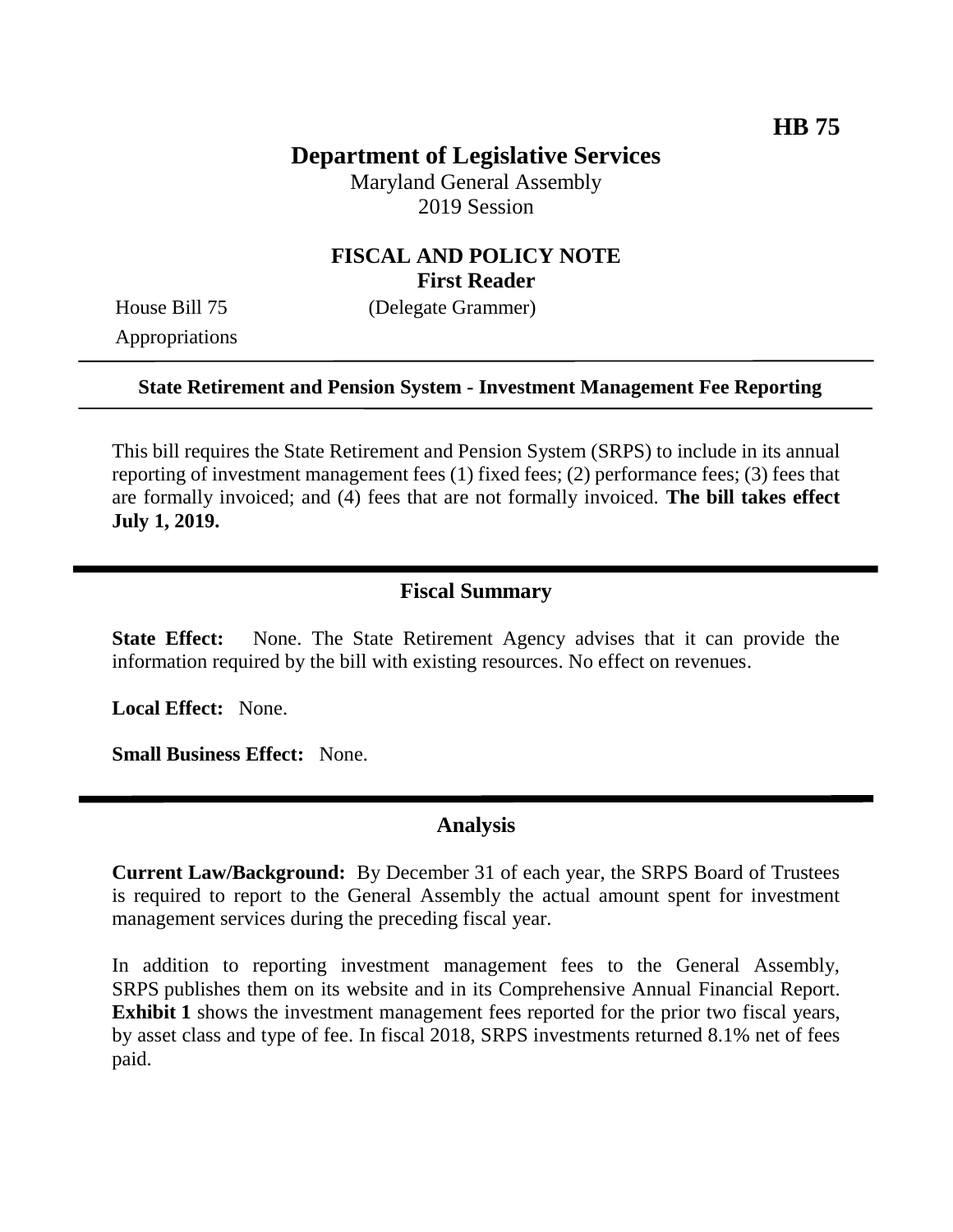# **Exhibit 1 Investment Management Fees State Retirement and Pension System (\$ in Thousands)**

|                           | <b>FY 2017</b>    |                  |              | <b>FY 2018</b>    |                  |              |
|---------------------------|-------------------|------------------|--------------|-------------------|------------------|--------------|
|                           | <b>Management</b> | <b>Incentive</b> | <b>Total</b> | <b>Management</b> | <b>Incentive</b> | <b>Total</b> |
| <b>Public Equity</b>      | \$77,520          | \$2,596          | \$80,116     | \$83,023          | \$19,247         | \$102,270    |
| <b>Fixed Income</b>       | 10,300            | 220              | 10,520       | 12,555            | 4,351            | 16,906       |
| <b>Credit Opportunity</b> | 33,674            | 2,043            | 35,717       | 29,668            | 3,111            | 32,779       |
| <b>Real Return</b>        | 22,284            | 3,174            | 25,458       | 16,504            | 2,323            | 18,827       |
| Absolute Return           | 45,301            | 8,832            | 54,133       | 44,189            | 10,939           | 55,128       |
| Private Equity            | 85,950            | 47               | 85,997       | 103,714           |                  | 103,714      |
| <b>Real Estate</b>        | 31,318            | 2,669            | 33,987       | 31,389            | 1,449            | 32,838       |
| Currency Overlay          | 4,593             | $\Omega$         | 4,593        | 5,275             | $\Omega$         | 5,275        |
| Other Investment Expenses | 3,117             | $\overline{0}$   | 3,117        | 4,267             | $\boldsymbol{0}$ | 4,267        |
| <b>Total</b>              | \$314,057         | \$19,581         | \$333,638    | \$330,584         | \$41,420         | \$372,004    |

Source: *2018 Comprehensive Annual Financial Report*, State Retirement and Pension System

### *Carried Interest Transparency*

In the past five years, calls for greater transparency in the reporting of carried interest have led to changes in the investment management industry. Carried interest is earned by investment managers in private markets (*e.g.,* private equity, private real estate) and is the amount that a general partner (investment manager) retains as an ownership interest in the investment profits generated by the partnership. Carried interest typically represents 20% of the profits generated, but that proportion may be negotiated among the parties involved. As carried interest represents shared profits that are retained by the general partner rather than paid by the investor, it is not typically reported as investment fees paid.

Recently, several public pension plans, including the California Public Employees' Retirement System (CalPERS) and the Pennsylvania Public School Employees' Retirement System (PSERS) have released reports showing carried interest earned by general partners managing investments on their behalf. In addition, the Institutional Limited Partners Association developed a reporting template that includes carried interest that has been endorsed by many investment managers and public pension funds (including SRPS).

HB 75/ Page 2